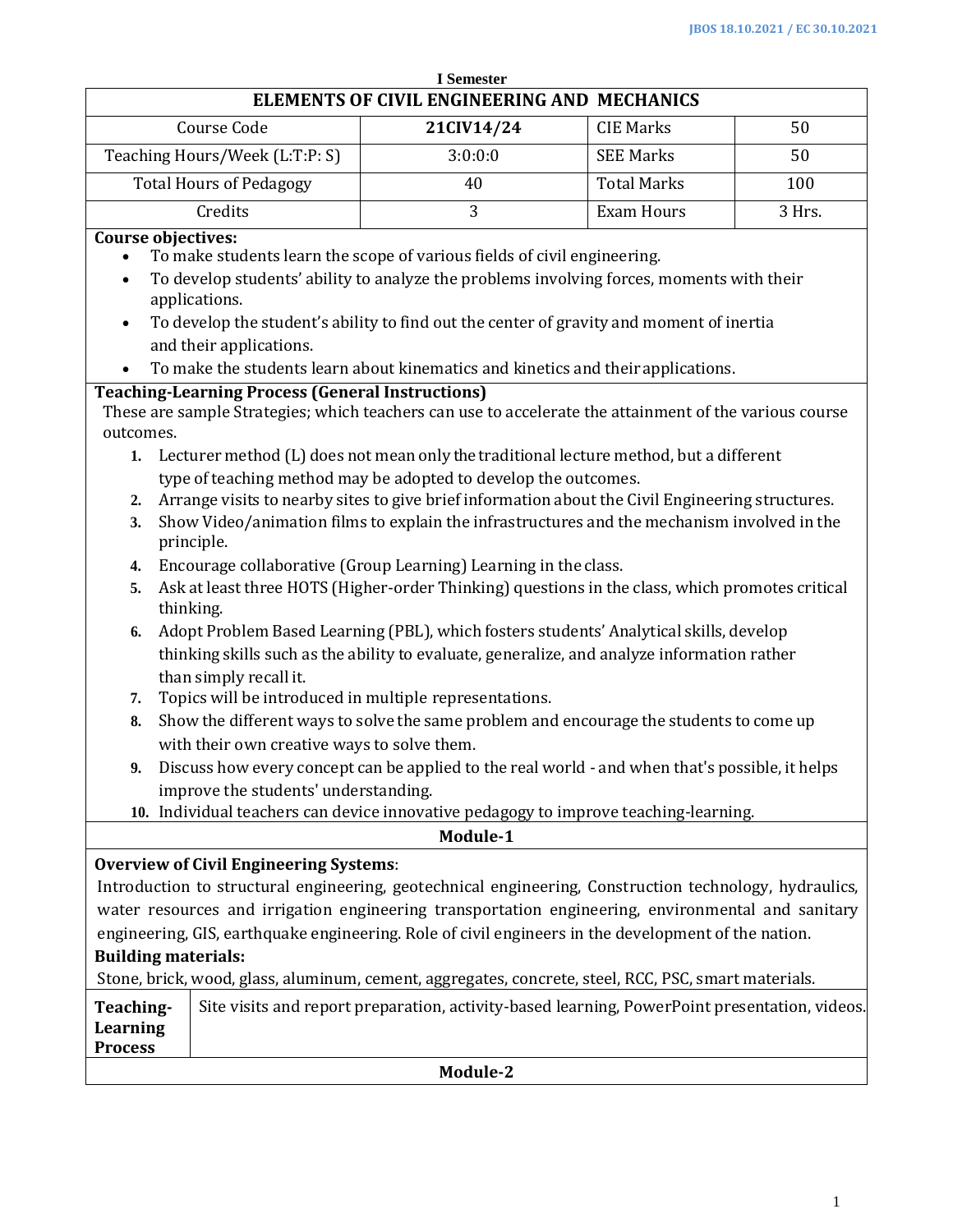| <b>Analysis of force systems:</b>                                                                             |                                                                                                    |  |  |  |
|---------------------------------------------------------------------------------------------------------------|----------------------------------------------------------------------------------------------------|--|--|--|
| Concept of idealization, force, a system of forces, superposition, transmissibility, Resolution, and          |                                                                                                    |  |  |  |
| composition of forces, Law of Parallelogram of forces, polygonal law, Resultant of concurrent coplanar        |                                                                                                    |  |  |  |
| force system, coplanar non-concurrent force system, a moment of forces, couple, Varignons theorem,            |                                                                                                    |  |  |  |
| resultant of coplanar non-concurrent force system, free body diagram, Lamis theorem, equations of             |                                                                                                    |  |  |  |
| equilibrium, equilibrium of concurrent and non-concurrent coplanar force system                               |                                                                                                    |  |  |  |
| <b>Friction:</b>                                                                                              |                                                                                                    |  |  |  |
| Types of friction, laws of friction, limiting friction, coefficient of friction concept of static and dynamic |                                                                                                    |  |  |  |
| friction, numerical problems on impending motion on horizontal and inclined planes along with                 |                                                                                                    |  |  |  |
| connected bodies.                                                                                             |                                                                                                    |  |  |  |
| Teaching-                                                                                                     | Chalk and talk, videos, PowerPoint Presentation, animations                                        |  |  |  |
| <b>Learning</b>                                                                                               |                                                                                                    |  |  |  |
| <b>Process</b>                                                                                                |                                                                                                    |  |  |  |
|                                                                                                               | Module-3                                                                                           |  |  |  |
| Centroid:                                                                                                     |                                                                                                    |  |  |  |
| Introduction, methods of determining the centroid, locating the centroid of simple figures from first         |                                                                                                    |  |  |  |
| principle, the centroid of composite and built-up sections.                                                   |                                                                                                    |  |  |  |
| <b>Moment of inertia:</b>                                                                                     |                                                                                                    |  |  |  |
| Introduction, method of determining the second moment of area of plane sections from first principles,        |                                                                                                    |  |  |  |
| parallel axis theorem and perpendicular axis theorem section modulus, the radius of gyration, moment          |                                                                                                    |  |  |  |
| of inertia of composite area and built-up sections, concept of product of inertia (No problem).               |                                                                                                    |  |  |  |
|                                                                                                               |                                                                                                    |  |  |  |
| Teaching-                                                                                                     | Chalk and talk, videos, PowerPoint Presentation,, animations                                       |  |  |  |
| Learning                                                                                                      |                                                                                                    |  |  |  |
| <b>Process</b>                                                                                                |                                                                                                    |  |  |  |
| Module-4                                                                                                      |                                                                                                    |  |  |  |
| <b>Support reactions:</b>                                                                                     |                                                                                                    |  |  |  |
| Types of loads and types of supports, statically determinate and indeterminate beams, support reactions       |                                                                                                    |  |  |  |
| in beams, Numerical problems on support reactions for statically determinate beams (point load, udl,          |                                                                                                    |  |  |  |
| uniformly varying loads and moments)                                                                          |                                                                                                    |  |  |  |
| <b>Analysis of trusses:</b>                                                                                   |                                                                                                    |  |  |  |
| Types of trusses, analysis of statically determinate trusses using the method of joints and method of         |                                                                                                    |  |  |  |
| sections.                                                                                                     |                                                                                                    |  |  |  |
| Teaching-                                                                                                     | Chalk and talk, videos, ppt, animations                                                            |  |  |  |
| <b>Learning</b>                                                                                               |                                                                                                    |  |  |  |
| <b>Process</b>                                                                                                |                                                                                                    |  |  |  |
|                                                                                                               | Module-5                                                                                           |  |  |  |
| <b>Kinematics:</b>                                                                                            |                                                                                                    |  |  |  |
|                                                                                                               |                                                                                                    |  |  |  |
| Displacement, average velocity, instantaneous velocity, speed, acceleration, average acceleration, variable   |                                                                                                    |  |  |  |
| acceleration, acceleration due to gravity, Newton's law of motion, rectilinear motion and numerical problems, |                                                                                                    |  |  |  |
| curvilinear motion, superelevation, projectile motion, relative motion, numerical problems, motion under      |                                                                                                    |  |  |  |
| gravity, numerical problems                                                                                   |                                                                                                    |  |  |  |
| <b>Kinetics:</b>                                                                                              |                                                                                                    |  |  |  |
|                                                                                                               | D'Alembert's principle and its application in-plane motion and connected bodies including pulleys. |  |  |  |
| Teaching-                                                                                                     | Chalk and talk, videos, ppt, animations                                                            |  |  |  |
| <b>Learning</b>                                                                                               |                                                                                                    |  |  |  |
| <b>Process</b>                                                                                                |                                                                                                    |  |  |  |
|                                                                                                               |                                                                                                    |  |  |  |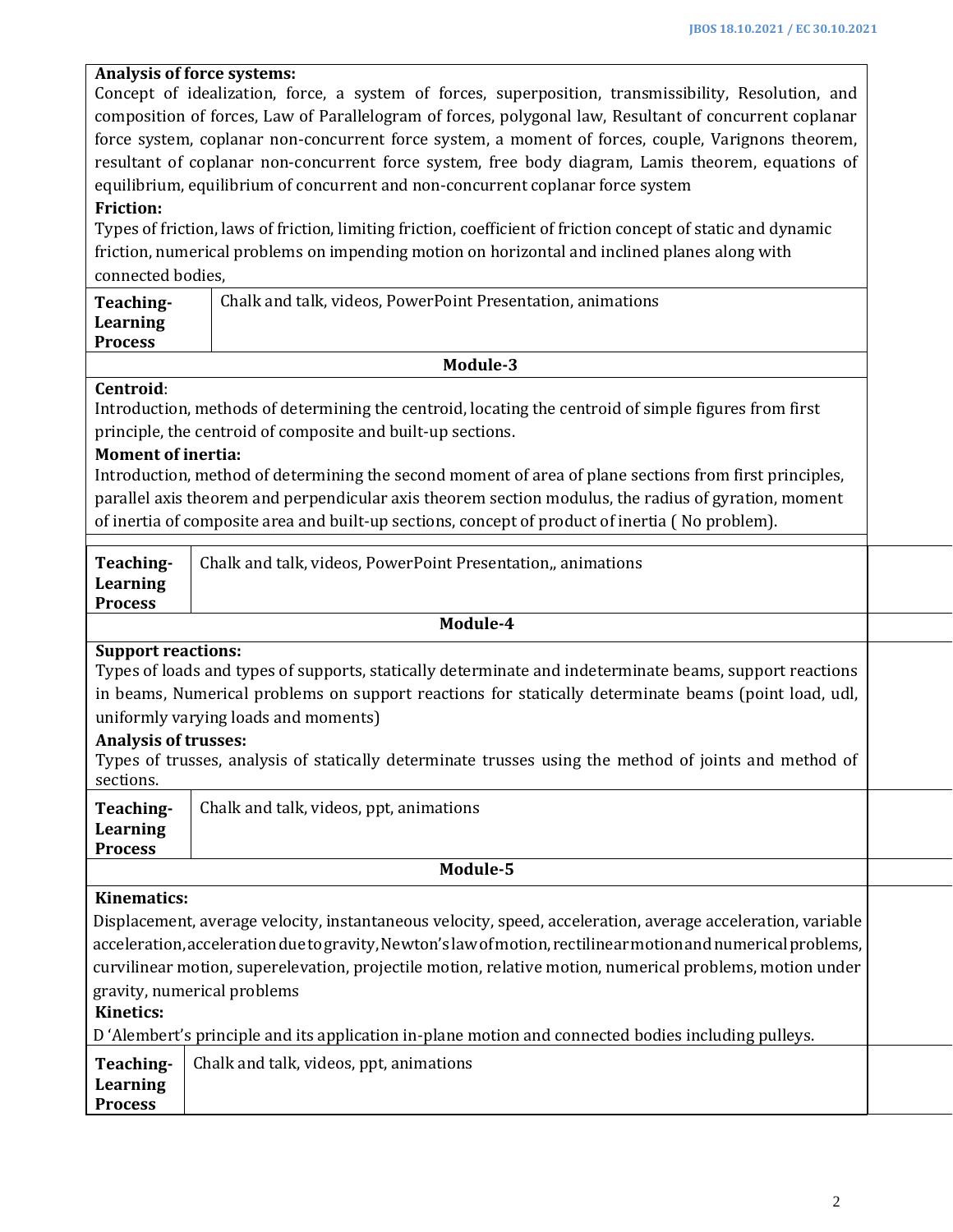#### **Course outcome (Course Skill Set)**

At the end of the course the student will be able to:

- Understand the various fields of civil engineering.
- Compute the resultant of a force system and resolution of a force.
- Comprehend the action for forces, moments, and other types of loads on rigid bodies and compute the reactive forces.
- Locate the centroid and compute the moment of inertia of regular and built-upsections.
- Analyze the bodies in motion.

### **Assessment Details (both CIE and SEE)**

The weightage of Continuous Internal Evaluation (CIE) is 50% and for Semester End Exam (SEE) is 50%. The minimum passing mark for the CIE is 40% of the maximum marks (20 marks). A student shall be deemed to have satisfied the academic requirements and earned the credits allotted to each subject/ course if the student secures not less than 35% ( 18 Marks out of 50)in the semester-end examination(SEE), and a minimum of 40% (40 marks out of 100) in the sum total of the CIE (Continuous Internal Evaluation) and SEE (Semester End Examination) taken together

#### **Continuous Internal Evaluation:**

Three Unit Tests each of **20 Marks (duration 01 hour**)

- 1. First test at the end of  $5<sup>th</sup>$  week of the semester
- 2. Second test at the end of the  $10<sup>th</sup>$  week of the semester
- 3. Third test at the end of the 15th week of the semester

#### Two assignments each of **10 Marks**

- 4. First assignment at the end of 4th week of the semester
- 5. Second assignment at the end of  $9<sup>th</sup>$  week of the semester

Group discussion/Seminar/quiz any one of three suitably planned to attain the COs and POs for **20 Marks** (**duration 01 hours**)

6. At the end of the  $13<sup>th</sup>$  week of the semester

The sum of three tests, two assignments, and quiz/seminar/group discussion will be out of 100 marks and will be **scaled down to 50 marks**

(to have less stressed CIE, the portion of the syllabus should not be common /repeated for any of the methods of the CIE. Each method of CIE should have a different syllabus portion of the course).

**CIE methods /question paper is designed to attain the different levels of Bloom's taxonomy as per the outcome defined for the course.**

## **Semester End Examination:**

Theory SEE will be conducted by University as per the scheduled timetable, with common question papers for the subject (**duration 03 hours)**

- 1. The question paper will have ten questions. Each question is set for 20 marks.
- 2. There will be 2 questions from each module. Each of the two questions under a module (with a maximum of 3 sub-questions), **should have a mix of topics** under that module.

The students have to answer 5 full questions, selecting one full question from each module

# **Suggested Learning Resources:**

**Books**

- 1. R. C. Hibbbler, Engineering Mechanics: Principles of Statics and Dynamics, Pearson Press.
- 2. Bansal R. K., A Text Book of Engineering Mechanics, Laxmi Publications.
- 3. Andy Ruina and Rudra Pratap, Introducing to Statics and Dynamics, Oxford University Press.
- 4. Reddy Vijaykumar K and K Suresh Kumar, Engineering Mechanics.
- 5. F.P. Beer and E. R. Johnston, Mechanics for Engineers, Statics and Dynamics, McGraw Hill.
- **6.** Irving H. Shames, Engineering Mechanics, Prentice-Hall.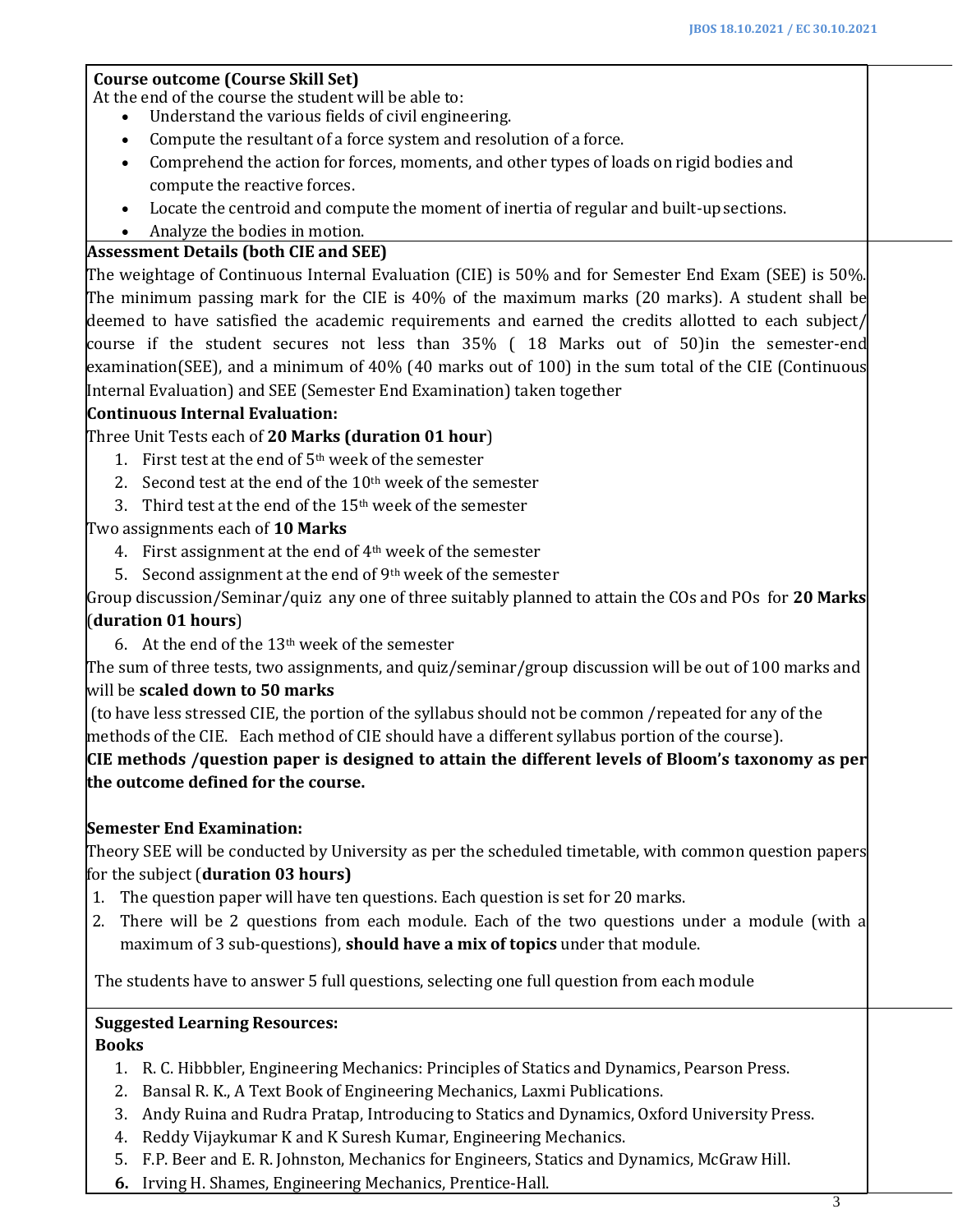#### **Weblinks and Video Lectures (e-Resources):**

- [https://www.youtube.com/watch?v=nGfVTNfNwnk&list=PLOSWwFV98rfKXq2KBphJz95rao7q8](https://www.youtube.com/watch?v=nGfVTNfNwnk&list=PLOSWwFV98rfKXq2KBphJz95rao7q8PpwT) [PpwT](https://www.youtube.com/watch?v=nGfVTNfNwnk&list=PLOSWwFV98rfKXq2KBphJz95rao7q8PpwT)
- [https://www.youtube.com/watch?v=nkg7VNW9UCc&list=PLOSWwFV98rfKXq2KBphJz95rao7q8P](https://www.youtube.com/watch?v=nkg7VNW9UCc&list=PLOSWwFV98rfKXq2KBphJz95rao7q8PpwT&index=2) [pwT&index=2](https://www.youtube.com/watch?v=nkg7VNW9UCc&list=PLOSWwFV98rfKXq2KBphJz95rao7q8PpwT&index=2)
- [https://www.youtube.com/watch?v=ljDIIMvx](https://www.youtube.com/watch?v=ljDIIMvx-eg&list=PLOSWwFV98rfKXq2KBphJz95rao7q8PpwT&index=5)[eg&list=PLOSWwFV98rfKXq2KBphJz95rao7q8PpwT&index=5](https://www.youtube.com/watch?v=ljDIIMvx-eg&list=PLOSWwFV98rfKXq2KBphJz95rao7q8PpwT&index=5)
- [https://www.youtube.com/watch?v=VQRcChR9IkU&list=PLOSWwFV98rfKXq2KBphJz95rao7q8Pp](https://www.youtube.com/watch?v=VQRcChR9IkU&list=PLOSWwFV98rfKXq2KBphJz95rao7q8PpwT&index=18) [wT&index=18](https://www.youtube.com/watch?v=VQRcChR9IkU&list=PLOSWwFV98rfKXq2KBphJz95rao7q8PpwT&index=18)
- <https://www.youtube.com/watch?v=3YBXteL-qY4>
- [https://www.youtube.com/watch?v=z95UW4wwzSc&list=PLOSWwFV98rfKXq2KBphJz95rao7q8P](https://www.youtube.com/watch?v=z95UW4wwzSc&list=PLOSWwFV98rfKXq2KBphJz95rao7q8PpwT&index=10) [pwT&index=10](https://www.youtube.com/watch?v=z95UW4wwzSc&list=PLOSWwFV98rfKXq2KBphJz95rao7q8PpwT&index=10)
- [https://www.youtube.com/watch?v=lheoBL2QaqU&list=PLOSWwFV98rfKXq2KBphJz95rao7q8Pp](https://www.youtube.com/watch?v=lheoBL2QaqU&list=PLOSWwFV98rfKXq2KBphJz95rao7q8PpwT&index=7) [wT&index=7](https://www.youtube.com/watch?v=lheoBL2QaqU&list=PLOSWwFV98rfKXq2KBphJz95rao7q8PpwT&index=7)
- [https://www.youtube.com/watch?v=atoP5\\_DeTPE](https://www.youtube.com/watch?v=atoP5_DeTPE)
- <https://www.youtube.com/watch?v=ksmsp9OzAsI>
- <https://www.youtube.com/watch?v=x1ef048b3CE>
- [https://www.youtube.com/watch?v=l\\_Nck-X49qc](https://www.youtube.com/watch?v=l_Nck-X49qc)
- [https://play.google.com/store/apps/details?id=appinventor.ai\\_jgarc322.Resultant\\_Force](https://play.google.com/store/apps/details?id=appinventor.ai_jgarc322.Resultant_Force)
- <https://www.youtube.com/watch?v=RIBeeW1DSZg>
- <https://www.youtube.com/watch?v=R8wKV0UQtlo>
- [https://www.youtube.com/watch?v=0RZHHgL8m\\_A](https://www.youtube.com/watch?v=0RZHHgL8m_A)
- <https://www.youtube.com/watch?v=Bls5KnQOWkY>

**Activity-Based Learning (Suggested Activities in Class)/ Practical Based learning**

- [https://www.youtube.com/watch?v=Zrc\\_gB1YYS0](https://www.youtube.com/watch?v=Zrc_gB1YYS0)
- <https://play.google.com/store/apps/details?id=vn.edu.best4u.com.bieudonoiluc>
- [https://www.youtube.com/watch?v=Hn\\_iozUo9m4](https://www.youtube.com/watch?v=Hn_iozUo9m4)
- <https://play.google.com/store/apps/details?id=com.teobou>
- <https://www.youtube.com/watch?v=WOHRp3V-QA0>